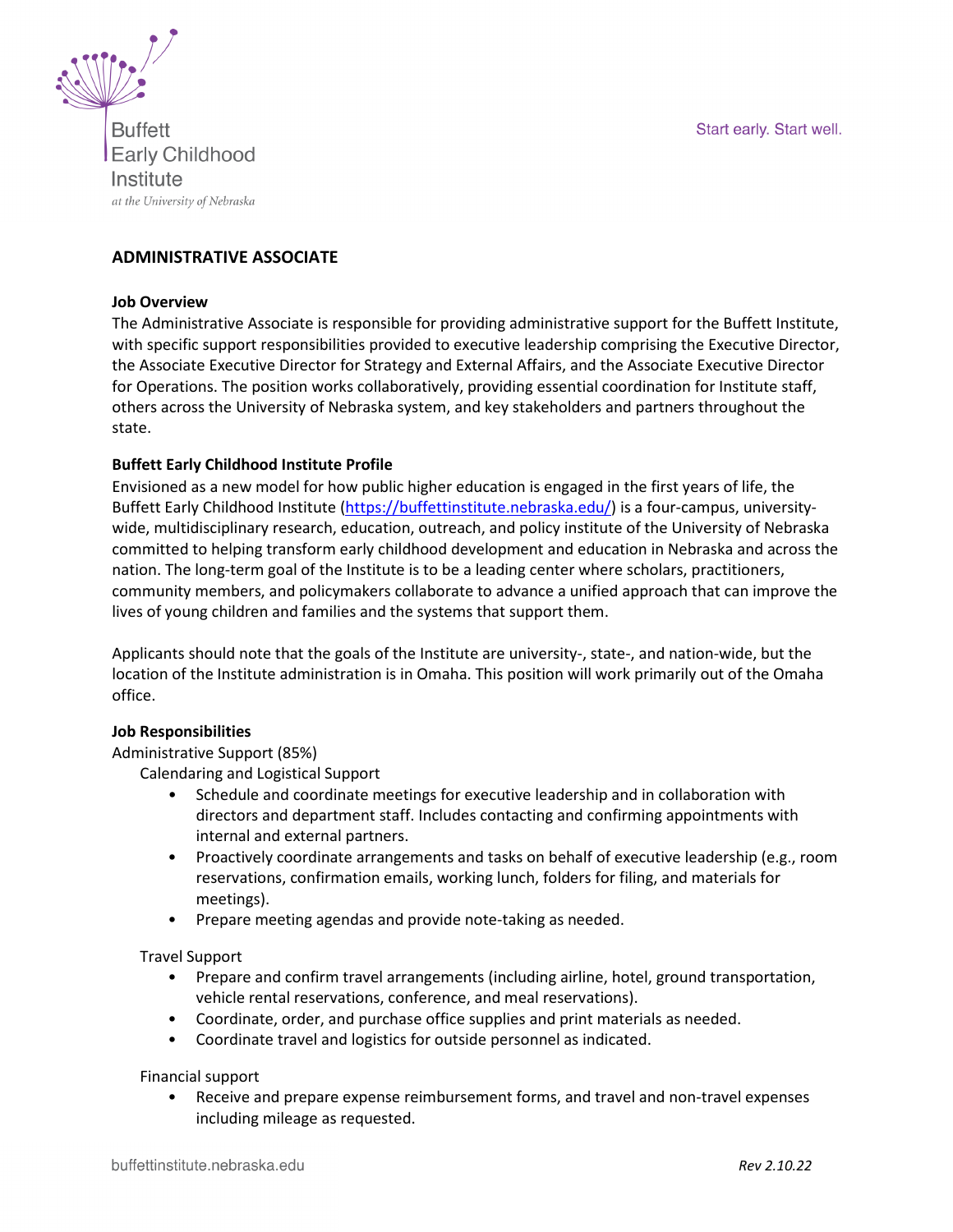Event/Meeting Planning

- Assist with logistical planning of specific Buffett Institute events (i.e., Board of Advisors, directors, and all-staff meetings).
- Coordinate with conferences and special projects manager in reserving conference and meeting spaces and liaison with venues, vendors, and suppliers to provide accurate and sufficient coverage of attendee needs. Implement "run of show" when needed for events.
- Collaborate with communications staff for the production or preparation of graphic/informative materials needed for events (PowerPoint, etc.).
- Follow up with vendors as needed and in accordance with Institute policies and procedures.

# General Office Duties (15%)

- Share responsibility for backup coverage to the receptionist (as needed during lunch breaks, etc.), ensuring that guests are greeted in a professional manner and assist in maintaining the business office.
- Support other Institute office associate(s) and departments, as needed.
- Provide support for onboarding new leadership staff.
- Copy and print documents as needed.
- Maintain inventory of office supplies needed for leadership's use.
- Perform other duties as assigned.

# **Qualifications and Attributes**

Required Qualifications

- Bachelor's degree
- Five years of progressive administrative support experience
- Demonstrated knowledge of office management
- Proficiency in MS Office applications and other business solutions that support the needs of seniorlevel administrators
- Demonstrated excellent verbal and written communication skills with attention to detail

An equivalent combination of education and experience from which comparable knowledge and abilities can be acquired may be considered.

The ideal candidate is an energetic self-starter who can working through complex issues and problem solve with minimal supervision; shows judgment to seek supervision and/or input from others when necessary; a resilient learner who demonstrates attention to detail, professional discretion, and confidentiality and has experience in a university or post-secondary education institution, proven ability to handle competing priorities with deadlines, and has experience with project management practices and tools.

## **How to Apply**

Applications are processed through the online job posting at [https://careers.nebraska.edu.](https://careers.nebraska.edu/) Follow instructions to complete the application. Along with your application, attach a cover letter, resume, and contact information for three professional references. Direct questions about the position to: humanresources@nebraska.edu. Direct questions about the online application process to: (402) 472- 3701.

The University of Nebraska is an Affirmative Action/Equal Opportunity Employer and participates in E-Verify. All qualified applicants will receive consideration for employment without regard to race, color, religion, sex, age, national origin, disability, gender identity, sexual orientation or protected veteran status.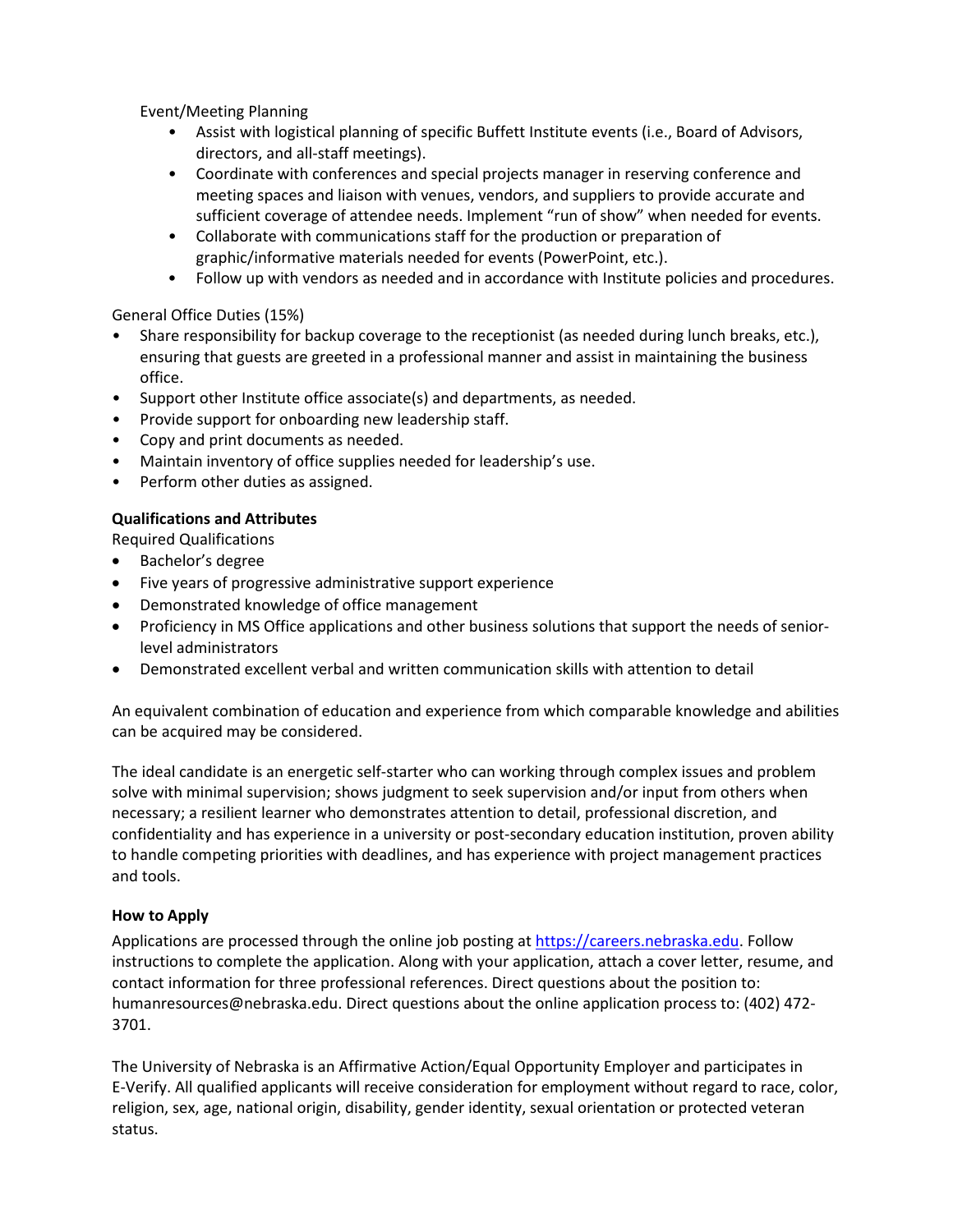# **ADDENDUM FOR OPERATIONS COORDINATOR**

### Nature/Complexity of Work

Attention to detail, accuracy, and sensitivity to confidential information, proficient written and oral communication skills, adept with computer technology, able to demonstrate effective time management skills. Knowledge of the University of Nebraska's organizational structure as it relates to both administrative and support functions and interrelationships among the campuses and groups served is helpful in this position. The person must be able to handle multiple projects and timelines.  

### Problem Solving/Decision Making

Ability to work with considerable independence and initiative as a senior administrative associate exercising sound judgment in accomplishing projects assigned as necessary. Problem solving and appropriate decision making will be required as an element of this position. Effective written and oral communication skills and meticulous attention to detail and accuracy are essential for purposes of composing documents and exchanging information.

### Strategic Input

This individual will have access to and will work with confidential and sensitive information. Discretion and confidentiality are required. This individual is required to be proficient and conscientious when compiling and reporting all data and for taking appropriate steps to correct any errors.  

### Know-How

Proficiency in processing confidential and sensitive information using word processing, presentations, spreadsheet, database, and web or internet applications in a Windows environment is required. Experience using a multiline telephone system is also required. Experience in handling travel arrangements, calendaring, scheduling meetings, and taking meeting minutes is desired. Excellent written and oral communication skills and attention to detail and accuracy are essential.  

#### Technical Skills

Proficient knowledge of Microsoft Office software required. Advanced knowledge of Word and Excel is preferred. Adobe software knowledge for converting pdf documents to word documents and vice versa is essential.

## Interactions

Employee will work extensively with all staff at the Institute, the Office of the President, the University of Nebraska Foundation, campus representatives, and other affiliate offices. Must have the ability to work as a member of a team, as well as independently, in a complex environment, and with respect for confidential and sensitive information. This position typically obtains and provides information according to prescribed business and finance practices.  

#### Supervision

This position exercises no supervision over other staff. This position receives supervision from the Associate Executive Director for Operations.

## **General Information**

Job Family: Admin and Business Operations Job Code: 49242402 FLSA: Non-Exempt Position Number: 127 Org. Unit Number: 50008150 (BECI) Date of Last Update: 2/10/2022